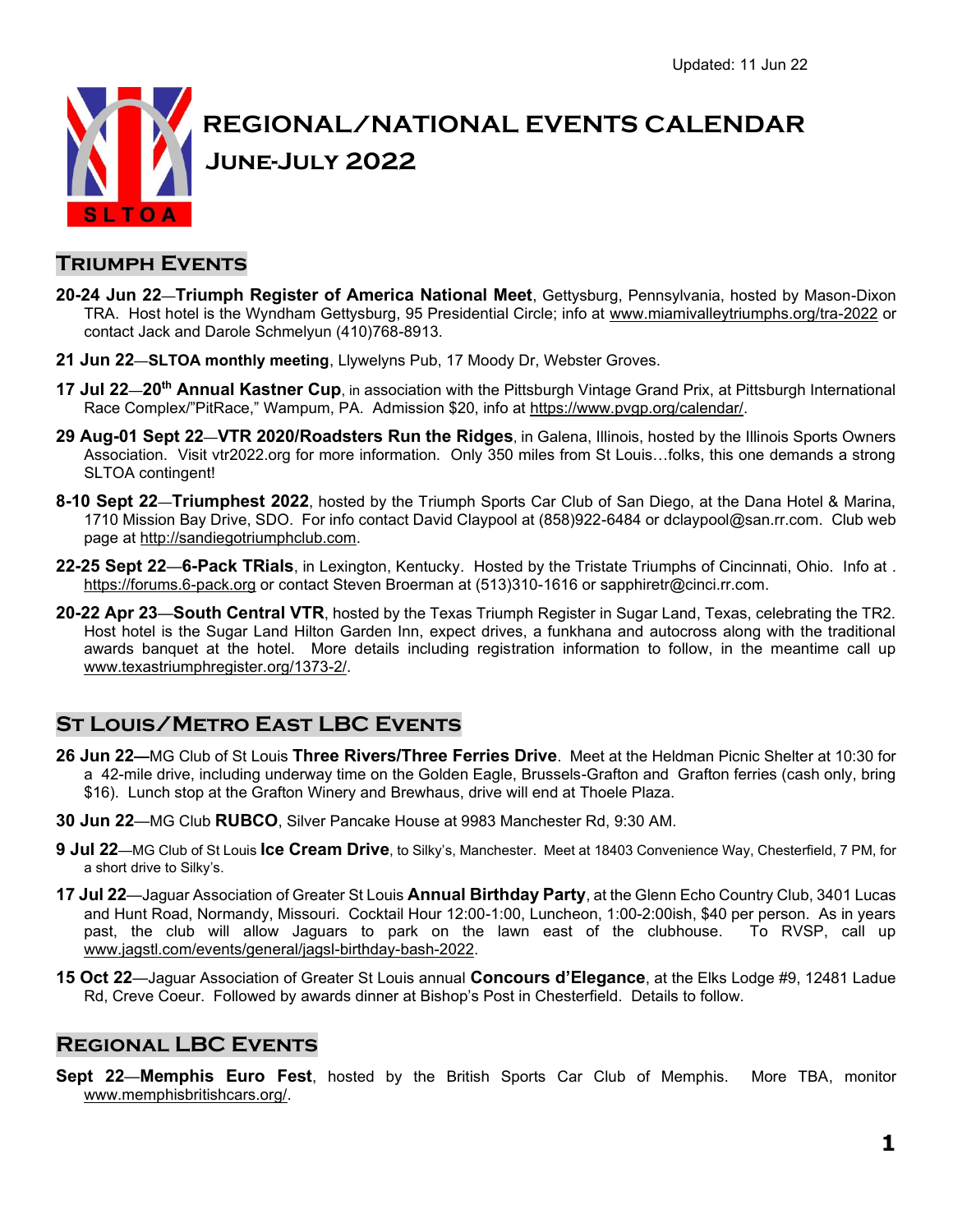### **Vintage Racing**

- **17-19 Jun 22**—Vintage Sports Car Drivers of America (VSCDA) **Blackhawk Classic XXIX**, Blackhawk Farms, South Beloit, Illinois. Info at https://vscda.org/events/.
- **24-26 Jun 22**—VSCDA **Vintage Grand Prix of Ohio**, featuring a salute to the Trans Am Series. Mid-Ohio Sports Car Course, info at https://www.midohio.com/info/calendar.
- **14-17 Jul 22**—**Pittsburgh Vintage Grand Prix Historics** at Pitt-Race Complex, incorporating the **20th Kastner Cup** race. Admission \$20 per day, info at https://www.pvgp.org/calendar/.
- **14-17 Jul 22**—**Weathertech International Challenge with Brian Redman**, at Road America, Elkhart Lake, Wisconsin. This year's featured marque is Dan Gurney's AAR Eagle. Associated events include a downtown race car concours on Friday night and a sports car concours on Saturday; practice and qualifying Friday and Saturday with the feature races on Sunday. Info at www.roadamerica.com/weathertech-international-challenge-brian-redman.
- **16-18 Sept 22**—VSCDA **Elkhart Lake Vintage Festival XXXVII**, Road America, Elkhart Lake, Wisconsin. The weekend includes the annual road course reenactment. Info at https://www.roadamerica.com/events and https://vscda.org/events/.
- **7-9 Oct 22**—**Lake Garnett Grand Prix Revival**, Garnett, Kansas. Six speed groups, rookie group for beginners, charity rides, downtown race car exhibition Saturday night and an autocross. Monitor https://www.lggpr.org.
- **7-9 Oct 22**—Corinthian Vintage Auto Racing (CVAR) **Thunder on the Cimarron XXI**, Hallett Motor Racing Circuit, Jennings, Oklahoma. Info at https://corinthianvintageautoracing.com/2022-race-schedule/.
- **15-16 Oct 22**—**Blackhawktoberfest VI**, hosted by VSCDA. Last race of the season at Blackhawk Farms, South Beloit, Illinois, events include the Closed Wheel Enduro and Witch Hunt Handicap Race. Info at https://vscda.org/events/blackhawk.

## **COMPETITION**

- **17-19 Jun 22**—**WeatherTech Chicago Region SCCA June Sprints**, Road America, Elkhart Lake, Wisconsin. Info at https://www.roadamerica.com/events.
- **18-22 Jun 22**—**The Great Race 2022**, Warwick, RI to Fargo, ND. A time-speed-distance endurance rally for vintage cars, 1974 or older. Closest point of approach will be the lunch stop at Plainfield, IL (southwest of Chicago, 263 miles up I-55), for more information monitor https://www.greatrace.com.
- **26 Jun 22**—St Louis Region **SCCA Autocross No. 5**, Family Arena. Event fee \$55, plus a \$15 weekend membership for non-SCCA members; online pre-registration is \$45. For more info, monitor https://solo.stlscca.org/.
- **3 Jul 22**—**BSCC Autocross No. 5**, Family Arena, St Charles. Show around 9-9:30, \$40 for six runs. For more information or to get on the email list, contact Racer Steve at sshab@yahoo.com.
- **13 Aug 22**—**St Louis Region SCCA Autocross No.6**, Family Arena. Event fee \$55, plus a \$15 weekend membership for non-SCCA members; online pre-registration is \$45. For more info, monitor https://solo.stlscca.org/.
- **13-14 Aug 22**—**24 Hours of LeMons/Doing Time in Joliet**, endurance race for somewhat modified (!) \$500 cars ("Racing shouldn't just be for rich idiots. Racing should be for *all* idiots"). At Autobahn Country Club, Joliet, info at https://24hoursoflemons.com.
- **14 Aug 22**—**BSCC Autocross No. 6**, Family Arena, St Charles. Show around 9-9:30, \$40 for six runs. For more information or to get on the email list, contact Racer Steve at sshab@yahoo.com.
- **28 Aug 22**—**St Louis Region SCCA Autocross No. 7**, Family Arena. Event fee \$55, plus a \$15 weekend membership for non-SCCA members; online pre-registration is \$45. For more info, monitor https://solo.stlscca.org/.
- **2 Sept 22**—St Louis Region SCCA **Tulips by Night Divisional Touring Rally.** Day 1 of the Region's 2022 Gateway National RoadRally Weekend. Info at http://msreg.com/STLRoadRally2022.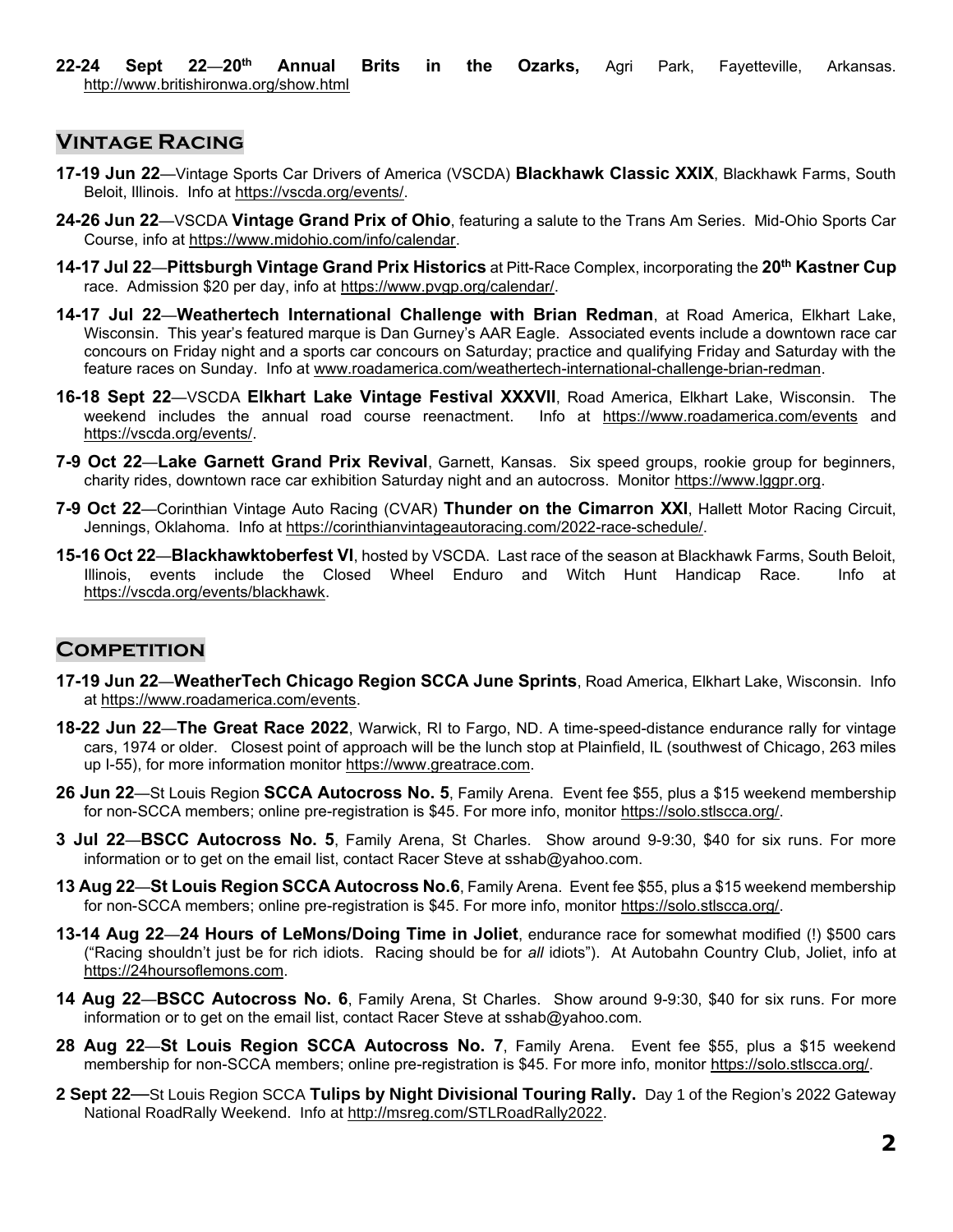- **3 Sept 22**—St Louis Region SCCA **Kaskaskia Trails National Touring Rally.** Day 2 of **the** Region's 2022 Gateway National RoadRally Weekend. Info at http://msreg.com/STLRoadRally2022.
- **4 Sept 22**—St Louis Region SCCA **The Avenue of the Saints Divisional GTA Rally**. Day 3 of **the** Region's 2022 Gateway National RoadRally Weekend. Info at http://msreg.com/STLRoadRally2022.
- **4 Sept 22**—**BSCC Autocross No. 7**, Family Arena, St Charles. Show around 9-9:30, \$40 for six runs. For more information or to get on the email list, contact Racer Steve at sshab@yahoo.com.
- **18 Sept 22**—**BSCC Autocross No. 8**, Family Arena, St Charles. Show around 9-9:30, \$40 for six runs. For more information or to get on the email list, contact Racer Steve at sshab@yahoo.com.
- **24-25 Sept 22**—**24 Hours of LeMons/Lemons South Fall**, National Corvette Museum Motorsports Park, Bowling Green, Kentucky. Info at https://24hoursoflemons.com.
- **25 Sept 22**—**St Louis Region SCCA Autocross No. 8**, Family Arena. Event fee \$55, plus a \$15 weekend membership for non-SCCA members; online pre-registration is \$45. For more info, monitor https://solo.stlscca.org/.
- **2 Oct 22**—**BSCC Autocross No. 9**, Family Arena, St Charles. Show around 9-9:30, \$40 for six runs. For more information or to get on the email list, contact Racer Steve at sshab@yahoo.com.
- **16 Oct 22**—**BSCC Autocross No. 10**, Family Arena, St Charles. Show around 9-9:30, \$40 for six runs. For more information or to get on the email list, contact Racer Steve at sshab@yahoo.com.
- **23 Oct 22**—**St Louis Region SCCA Autocross No. 9**, Family Arena. Event fee \$55, plus a \$15 weekend membership for non-SCCA members; online pre-registration is \$45. For more info, monitor https://solo.stlscca.org/.
- **8-12 Nov 22**—**24 Hours of LeMons/Great River Road Lemons Rally**, New Orleans to St Paul. You have to assume the rally will pass somewhere nearby, don't say we didn't warn you. Info at https://24hoursoflemons.com/lemons-rally/.
- **13 Nov 22**—**St Louis Region SCCA Autocross No. 10**, Family Arena. Event fee \$55, plus a \$15 weekend membership for non-SCCA members; online pre-registration is \$45. For more info, monitor https://solo.stlscca.org/.

## **Other**

- **18 Jun 22**—**Cars & Coffee/Amp Up,** Amp Ump Action Park, 13901 Manchester Rd, 8-11 AM. First C&C at the new location; they'll open the doors early, will serve coffee and breakfast, bathrooms easily accessible.
- **18 Jun 22**—**Hazelwood Baptist Annual Car Show & Festival**, 10 AM-4 PM, open to vehicles 1988 or older. Food, beverage and live music, no entry fee, dash plaques plus trophies for class winners. Free dinner and program for car owners after the show. Pre-registration encouraged, call (314)731-2244 for more info. Day-of-show registration 8 AM-1 PM.
- **19 Jun 22**—**Annual Kimswick Car Show**, open to all makes and models. Registration from 9 AM-12 noon, \$10 per car.
- **25 Jun 22**—**20th Annual Pacific Car Show & Block Party**. Downtown, live music, fireworks at 9:30 PM.
- **1 Jul 22**—**Memories Car Cruise**, aka "The Zoo," hosted by the Memories Car Club at Faith Lutheran Church, 13001 Gravois, Sunset Hills. 4 PM-9 PM, request participants bring canned goods for the church food pantry. For info, call or text Dennis at (417)770-0103.
- **2 Jul 22**—**Ninth Annual Twin Oaks Car Show**, Twin Oaks Presbyterian, 1230 Big Bend, Ballwin. Registration 9 AMnoon, judging 1-2 PM, awards at 2 PM. Top 15 Pick Awards, People's Choice Award, refreshments and food. Entry fee is canned goods or non-perishable foods for the church food pantry. For more info call Gary at (636)225-5625. No alcohol, no burnouts!
- **9 Jul 22 Cars & Coffee/Fast Lane Classic Cars**, 427 Little Hills Industrial Blvd, St Charles, 8-10 AM.
- **30 Jul 22**—**8 th Annual Gasconade County Fair Antique & Classic Car Show**, Owensville, Missouri, hosted by the GTA Car Club. On the fairgrounds, lower ball field, field must be clear of vehicles by 4:30 PM, no coolers or glass bottles. Registration 8 AM to 12 Noon, Judging starts at 10 AM, awards at 3:30. \$20 per car, two free fair entry armbands per vehicle. Ribbons and cash awards, 30 classes. For info see www.gtacarclub.com or call (314)578-7203.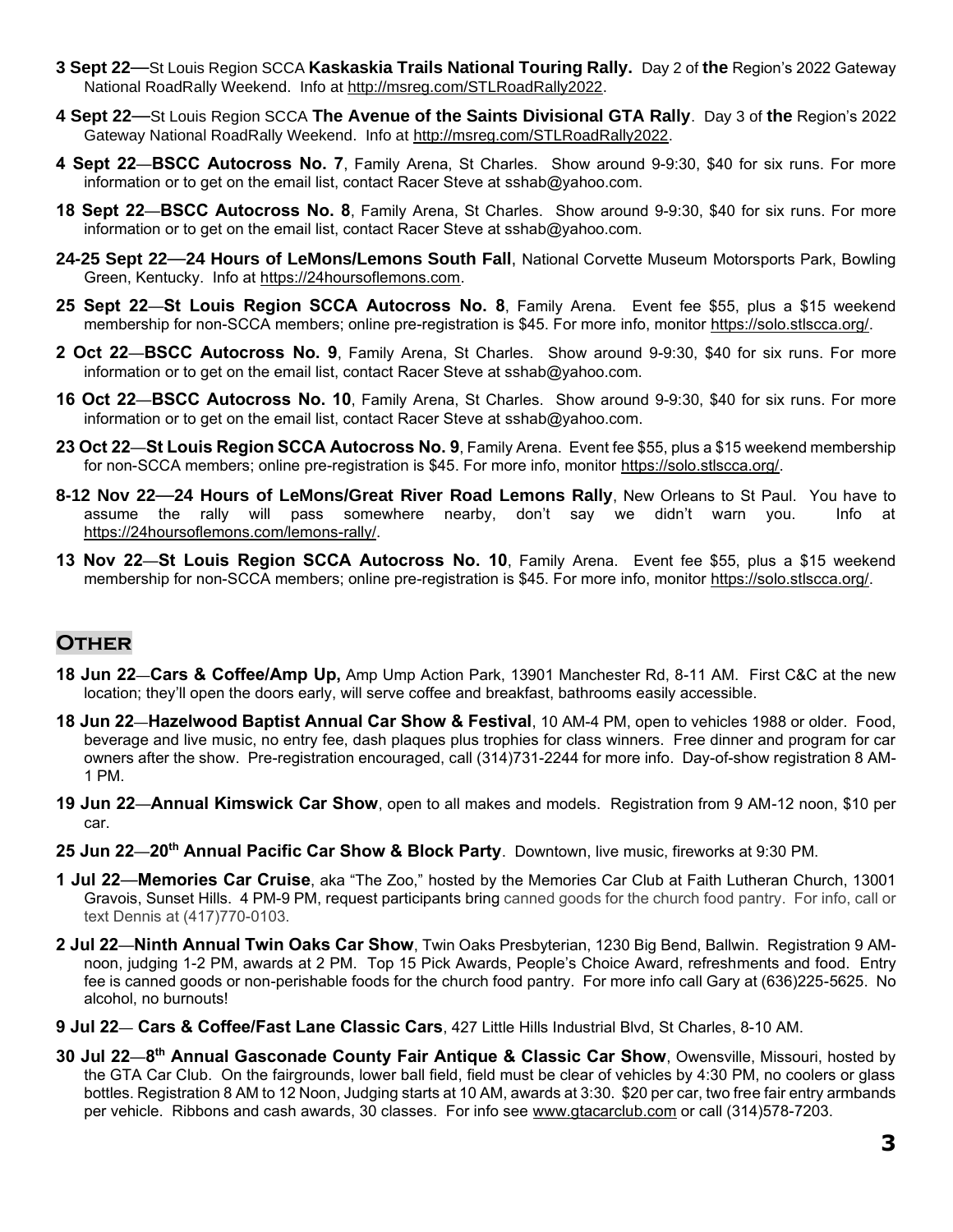- **5 Aug 22**—**Memories Car Cruise**, aka "The Zoo," hosted by the Memories Car Club at Faith Lutheran Church, 13001 Gravois, Sunset Hills. 4 PM-9 PM, request participants bring canned goods for the church food pantry. For info, call or text Dennis at (417)770-0103.
- **6 Aug 22**—**Cars & Coffee-West**, Sunrise Church, 7116 Twin Chimneys Blvd, O'Fallon, MO, 8-10 AM.
- **7 Aug 22**—Annual **Augustfest & Homecoming Car Show**, Scheve Park, Mascoutah. Registration \$15, 8 AM-noon, judging in 36 classes, 1990 and older, including Corvette, Ford Model A, Thunderbird, Mustang, AMC, Plymouth, Chevrolet, stock production, street rod, street machine, low rider. Dash plaques to first 150 entrants, breakfast available 8-10:30 AM. Homecoming parade downtown at 5 PM, followed by truck pulls, antique plow and weight pulls and diesel smoker tractor pulls at 7 PM. Food concessions, no coolers, food or drinks can be brought onto park grounds. Make checks payable to Mascoutah Homecoming and mail to Steve Heizer, 917 W Poplar St, Il 62258. For additional info, call (618)570-8639 and leave a message.
- **13 Aug 22 Cars & Coffee/Fast Lane Classic Cars**, 427 Little Hills Industrial Blvd, St Charles, 8-10 AM.
- **20 Aug 22**—**Cars & Coffee/Amp Up,** Amp Ump Action Park, 13901 Manchester Rd, 8-11 AM.
- **21 Aug 22**—30th Annual Edwardsville DARE Car Show, at Edwardsville High School 6161 Center Grove at MO 157. Registration 8:30 AM-1 PM, \$15 judged/\$10 show, free photo of your vehicle included with entry fee. Food, music, silent auction, Edwardsville HS Dance Team. Free admittance to spectator, all proceeds benefit Edwardsville DARE. Rain date 28 August, more info at www.edwardsvilledare.com.
- **2 Sept 22**—**Memories Car Cruise**, aka "The Zoo," hosted by the Memories Car Club at Faith Lutheran Church, 13001 Gravois, Sunset Hills. 4 PM-9 PM, request participants bring canned goods for the church food pantry. For info, call or text Dennis at (417)770-0103.
- **3 Sept 22**—**Trinity Lutheran Benefit Car & Truck Show**, 1307 Boone St, Troy, Missouri. Registration 10 AM-noon, \$20 per class, first 50 cars get a dash plaque and goody bag. Participant judging noon-2 PM, awards at 3 PM, plus silent auction, music and food. Proceeds benefit local organizations in Lincoln County. For more info call (636)528- 4999.
- **3 Sept 22**—**Cars & Coffee-West**, Sunrise Church, 7116 Twin Chimneys Blvd, O'Fallon, MO, 8-10 AM.
- **4 Sept 22**—**Collinsville VFW Car Show** at VFW Kahokian Memorial Post 5691, 1234 Vandalia Ave, Collinsville. \$15 judged/\$10 show, registration 8:30-12:30, awards at 2 PM. Trophies, music, vendors, raffle, 100% of proceeds go to veteran and charitable organiztions. For more info, email 5691VFWAux@gmail.com.
- **10 Sept 22**—Third annual **Kicks on Route 66 Ultra Car Show & Cruise**, Edwardsville. BIG show, more than 500 cars last year, details to follow.
- **10 Sept 22 Cars & Coffee/Fast Lane Classic Cars**, 427 Little Hills Industrial Blvd, St Charles, 8-10 AM.
- **10 Sept 22**—**St Paul's UCC Annual Car & Bike Show**, registration 9 AM-12 PM, 103 S Second St, Marthasville. For info contact the church secretary at (636)433-2482 or email office@stpaulsccmo.org.
- **11 Sept 22**—**25th Annual Walter F. Phillips Memorial Old Cars Against Cancer Wheels in Motion Day.** At Westport Plaza, 9AM-4 PM, car registration \$20, first 150 cars receive a dash plaque. Food, live entertainment including Steve Davis' "Memories of Elvis," sno-cones offered by the St Louis Gateway Buick Club of America, prize raffle by the Gateway GTO Association. All proceeds benefit children in their fight with cancer. For more info, call Elliott (314)878- 0534 or Al (314)650-7639.
- **17 Sept 22**—**Cars & Coffee/Amp Up,** Amp Ump Action Park, 13901 Manchester Rd, 8-11 AM.
- **18 Sept 22**—HCCMO **Greater Midwest 43rd Annual Car Show & Swap Meet**, at Chesterfield Mall parking lot. Registration begins at 8:30 AM.
- **18 Sept 22**—Annual Route 66 Car Show on the historic Chain of Rocks Bridge, sponsored by the Chain of Rocks Community Association, Baden Special Business District and Green River Gateway. Registration starts at 9 AM, \$30 VIP package (\$5 lunch ticket, free drink, souvenir e-photo and drive across the bridge) whey you pre-register, \$35 day of event, space limited to 100 cars. Park by noon or lose your spot. Vendor booths, raffle, check Facebook corca2stl or visit www.corca2stl.org for more info.
- **24 Sept 22**—**Pet Project Car Show**, at the National Museum of Transportation. A car show for all animal-named vehicles. Judged show, dash plaques for all participants, trophies awarded plus \$150 to the Best in Show, \$35 entry fee. Proceeds benefit NMOT's STEAM learning program. For info including registration, email [museum@nmot.org.](mailto:museum@nmot.org)